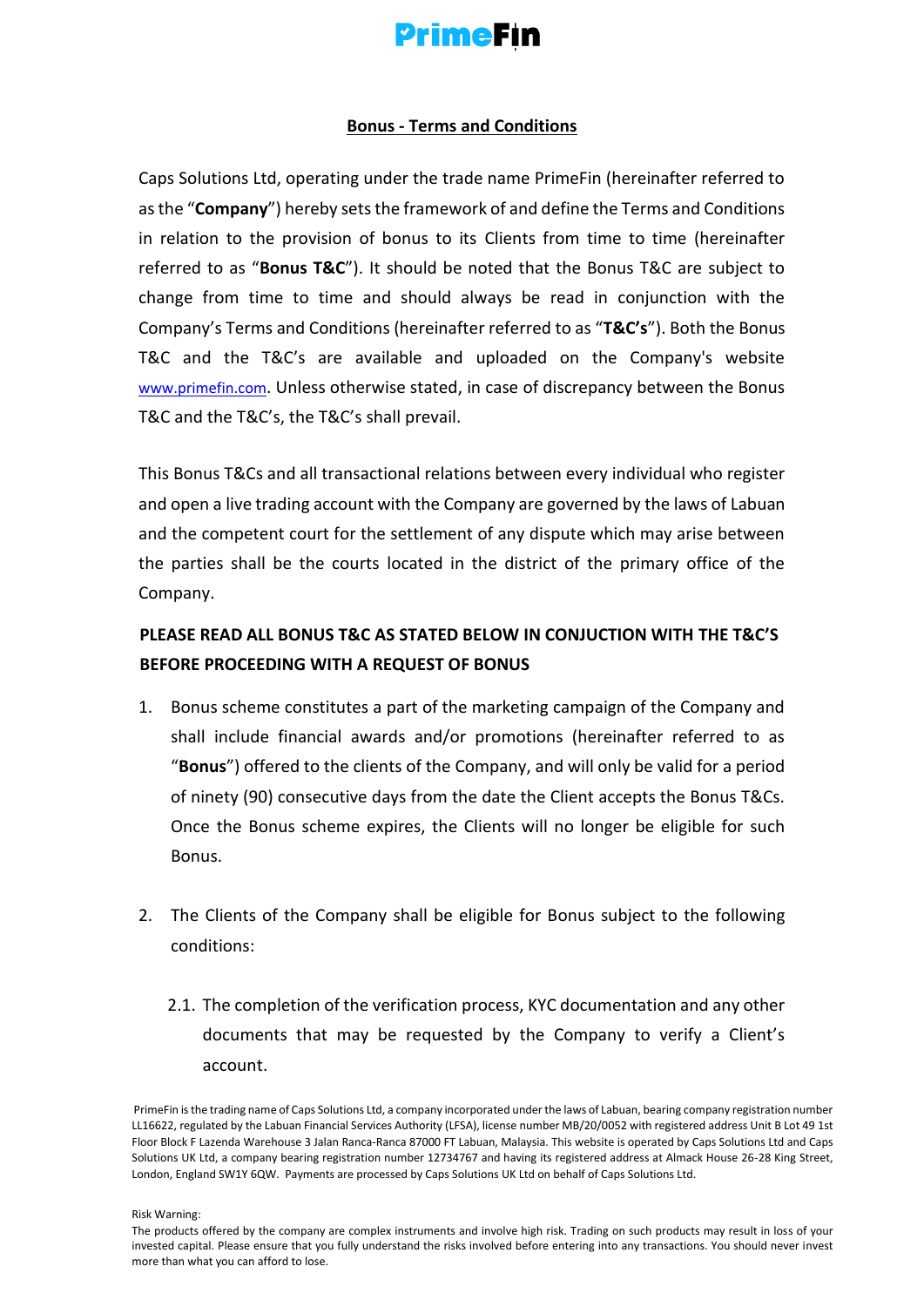

- 2.2. The client must have a live trading account with the Company and must have deposited the minimum amount of deposit set by the Company, which is approved and processed by the Company.
- 2.3. The client should be logged into his/her account.
- 2.4. A Bonus offer shall be sent by the Company to the client, which the latter shall accept.

3.Upon depositing a minimum amount of 250 USD the Company will credit the Client's Trading Account with 100 USD as a 'welcome bonus' which shall be added to the Client's balance within 36 hours from the initial deposit.

3.1 Upon accepting the Company's T&C and reaching 30 lots trading volume(3,000,000 units of the currency pair), the Client will be eligible to withdraw the bonus and the profit that was made from the bonus from his/her trading account. In case the aforementioned conditions are not met, the Client will not be eligible to withdraw the profit made from the Welcome Bonus or the Bonus itself. The amount of lots can be reached at any time upon acceptance of the Bonus T&C.

4.In case the Client's trading results to a loss, the Client will only be eligible to withdraw the available funds following the loss that occurred from his/her trading account. Upon losing the total amount of the initial deposit the Client will not be eligible to withdraw, but he/she will be able to continue trading with the Bonus amount credited by the Company.

5.The Welcome Bonus can only be claimed during the normal business hours of the Company, as those are defined in the Company's T&Cs, i.e. a request on Friday to claim the Welcome Bonus, may only be processed the following Monday. Similarly, a withdrawal request on Friday may only be processed the following Monday.

- 6. The Company has the right to cancel the Bonus in the following cases:
	- 6.1. If the Minimum Trading Volume was not met as described in paragraph 3.1 hereinabove within the Bonus Period, the Bonus will no longer be valid and shall be removed from the client's account;
	- 6.2. If the Client proceeds with a withdrawal prior meeting the Minimum Trading Volume, the Client will no longer be eligible to receive such Bonus and the

PrimeFin is the trading name of Caps Solutions Ltd, a company incorporated under the laws of Labuan, bearing company registration number LL16622, regulated by the Labuan Financial Services Authority (LFSA), license number MB/20/0052 with registered address Unit B Lot 49 1st Floor Block F Lazenda Warehouse 3 Jalan Ranca-Ranca 87000 FT Labuan, Malaysia. This website is operated by Caps Solutions Ltd and Caps Solutions UK Ltd, a company bearing registration number 12734767 and having its registered address at Almack House 26-28 King Street, London, England SW1Y 6QW. Payments are processed by Caps Solutions UK Ltd on behalf of Caps Solutions Ltd.

The products offered by the company are complex instruments and involve high risk. Trading on such products may result in loss of your invested capital. Please ensure that you fully understand the risks involved before entering into any transactions. You should never invest more than what you can afford to lose.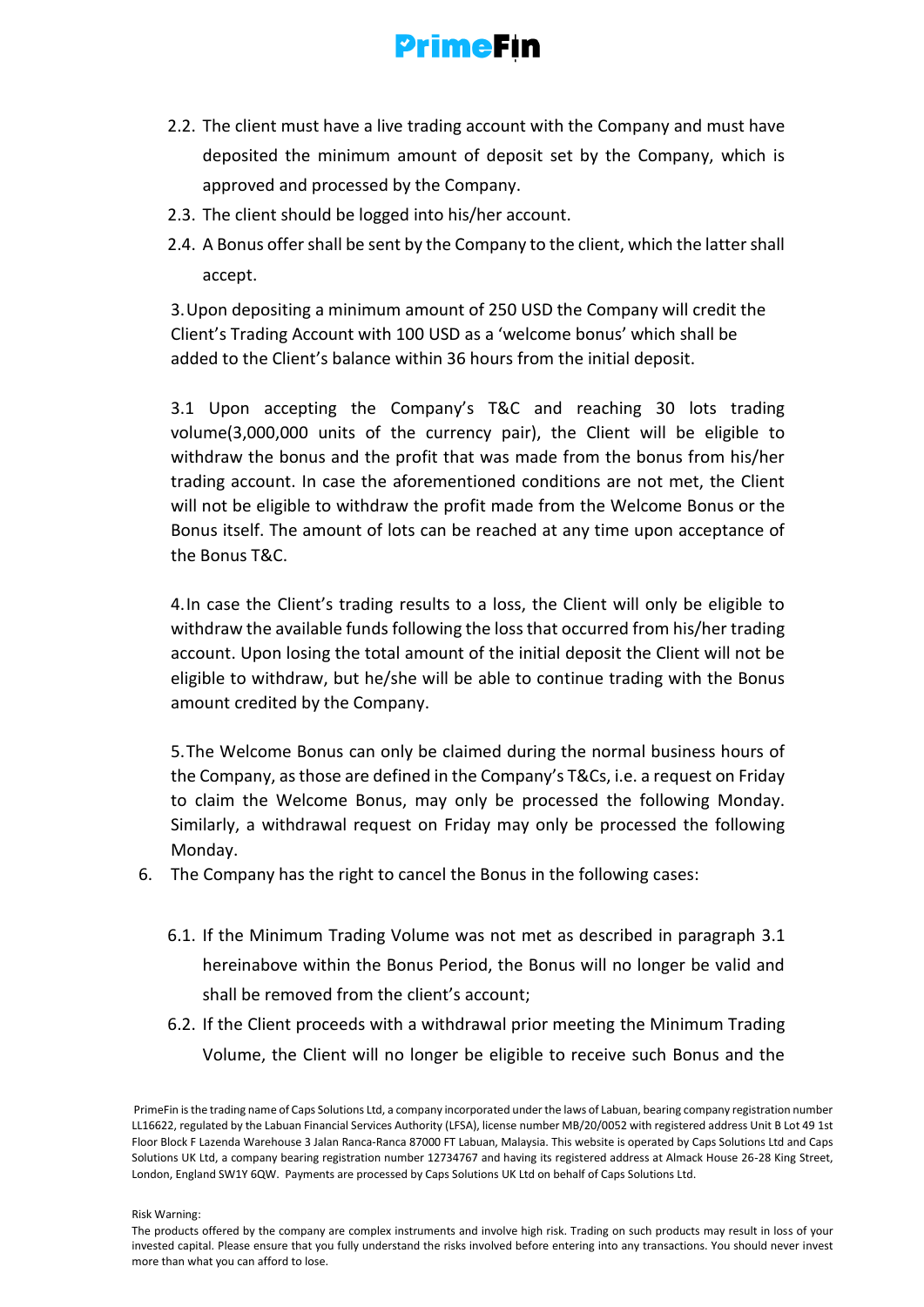

Company will proceed with the removal of such Bonus from the Client's account.

- 7. Accepting the offer to a Bonus and receiving such Bonus in the client's account consists an automatic acceptance and agreement to the Company's Bonus T&C as well as the T&C's. It is expressly stated that all the terms, conditions and clauses are of the essence of the Bonus T&C.
- 8. The validity of an offer is subject to the Bonus T&C of the Company and applies only to a particular Client each time and to his/her relevant account for which the offer was made, and only for the period provided.
- 9. Any further clarifications in relation to the Bonus, shall be referred to the account manager in writing via email.
- 10. Duplicate accounts are prohibited, and the clients are advised not to proceed with the opening of multiple accounts aiming to receive multiple Bonus. The Company reserves the right to close such duplicate accounts without prior notice to the owner of the account, revoke any Bonus offered to the client owning the account, waive any earnings of the client and return to the client any amount deposited by the client to his/her account.
- 11. The Company reserves the right to revoke any Bonus and freeze any accounts should there be any evidence of inappropriate or abusive trading and/or breach any of the Company's T&C's. The Company shall proceed by conducting an investigation and may decide to permanently suspend such an account.
- 12. Should an account be classified as inactive by the Company, the Company may, without prior notice, remove and/or redeem all Bonus from such an account.
- 13. The breach of any provision of the Bonus T&C shall not affect the validity or enforceability of any other provision of this agreement. Any void provision of this

PrimeFin is the trading name of Caps Solutions Ltd, a company incorporated under the laws of Labuan, bearing company registration number LL16622, regulated by the Labuan Financial Services Authority (LFSA), license number MB/20/0052 with registered address Unit B Lot 49 1st Floor Block F Lazenda Warehouse 3 Jalan Ranca-Ranca 87000 FT Labuan, Malaysia. This website is operated by Caps Solutions Ltd and Caps Solutions UK Ltd, a company bearing registration number 12734767 and having its registered address at Almack House 26-28 King Street, London, England SW1Y 6QW. Payments are processed by Caps Solutions UK Ltd on behalf of Caps Solutions Ltd.

The products offered by the company are complex instruments and involve high risk. Trading on such products may result in loss of your invested capital. Please ensure that you fully understand the risks involved before entering into any transactions. You should never invest more than what you can afford to lose.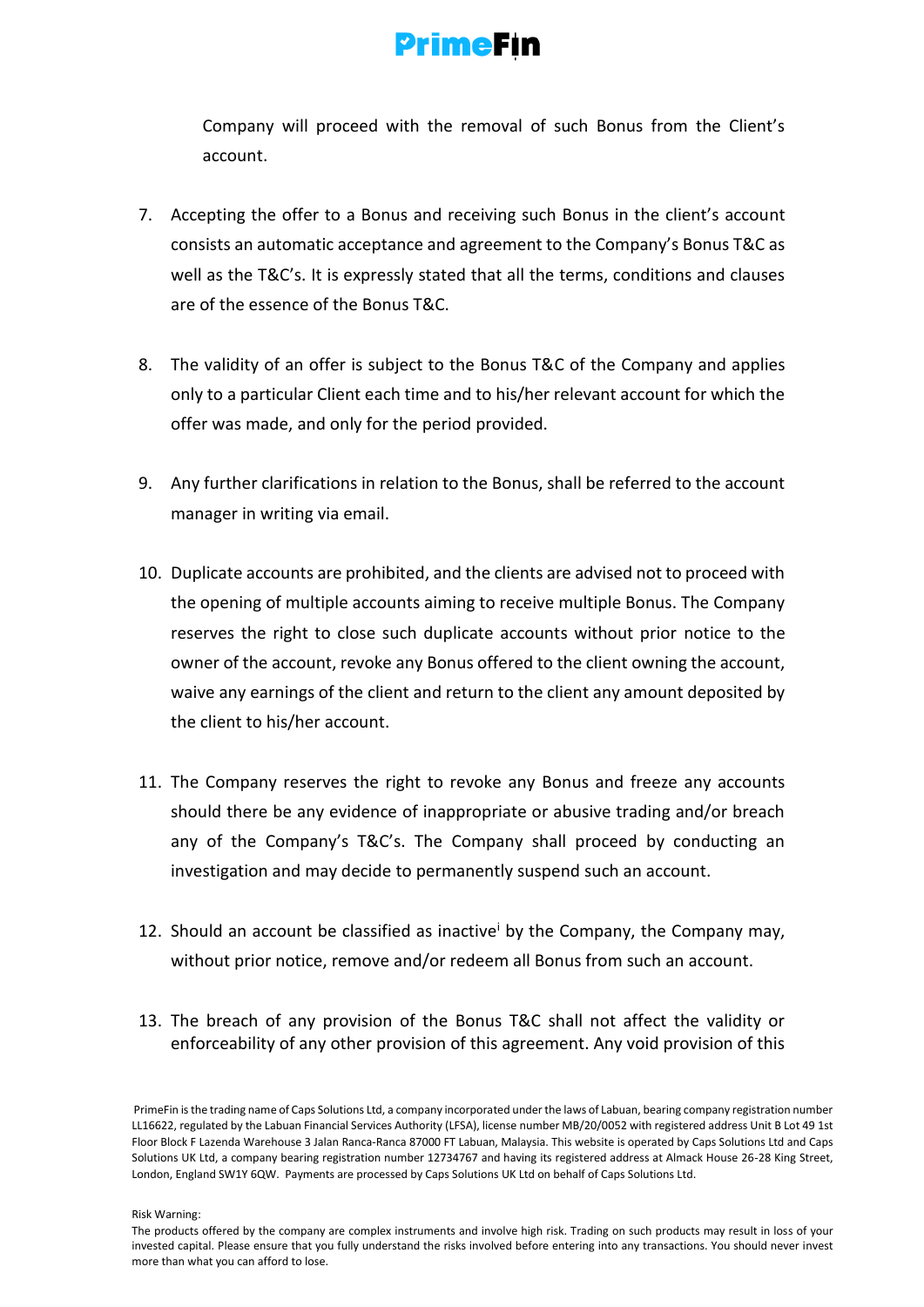

agreement shall be deemed to be severed from the Bonus T&C and the Bonus T&C shall be construed as if this provision was never a part of this agreement.

- 14. Any delay and/or omission on the part of the Company to act immediately in relation to the breach of any provision of the Bonus T&C shall not and should not be deemed as an obstacle and/or waiver in any occasion for the Company to take action.
- 15. The Company shall have the final say in case of a dispute regarding the Bonus or any aspect of the same, and the client accepts that any such decision of the Company shall be considered binding on the client and shall not be subject to review or appeal by the client or by any third party in any way whatsoever.
- 16. The Company reserves the right to proceed with any amendments and/or changes and/or additions to the Bonus T&C, and any such amendments and/or changes and/or additions to the Bonus T&C shall be notified via email to the clients to whom a Bonus has already been credited by the Company.
- 17. If the above conditions are met and the Bonus is unclaimed (i.e. the Client does not submit a withdrawal request), within a period of three (3) calendar months, the Company shall be entitled to dispose of the Bonus as it sees fit without any liability to the Client for doing so.

**Full name:** *…………………..* 

**Passport number / National ID number:** *…………………..* 

PrimeFin is the trading name of Caps Solutions Ltd, a company incorporated under the laws of Labuan, bearing company registration number LL16622, regulated by the Labuan Financial Services Authority (LFSA), license number MB/20/0052 with registered address Unit B Lot 49 1st Floor Block F Lazenda Warehouse 3 Jalan Ranca-Ranca 87000 FT Labuan, Malaysia. This website is operated by Caps Solutions Ltd and Caps Solutions UK Ltd, a company bearing registration number 12734767 and having its registered address at Almack House 26-28 King Street, London, England SW1Y 6QW. Payments are processed by Caps Solutions UK Ltd on behalf of Caps Solutions Ltd.

The products offered by the company are complex instruments and involve high risk. Trading on such products may result in loss of your invested capital. Please ensure that you fully understand the risks involved before entering into any transactions. You should never invest more than what you can afford to lose.